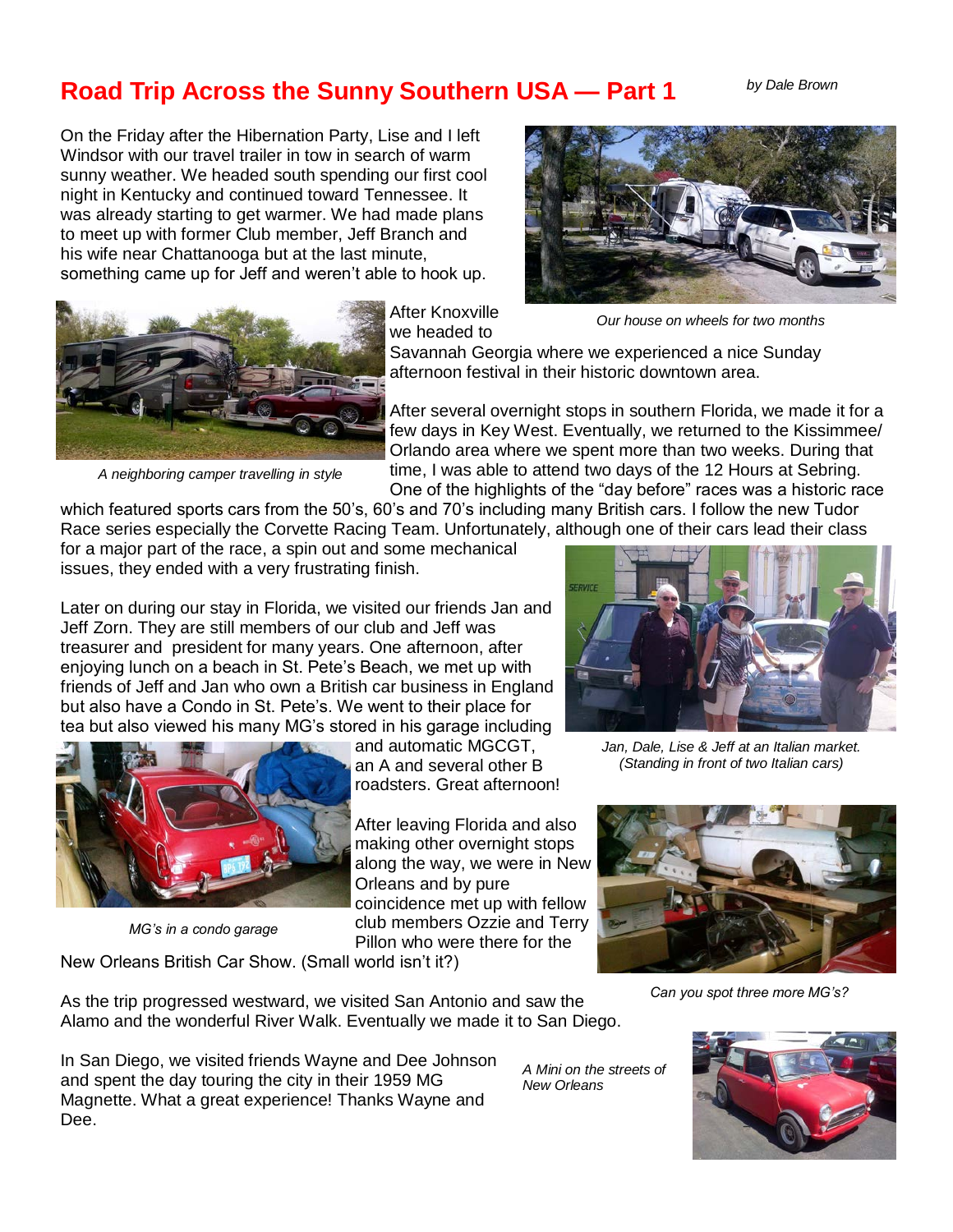Wayne and Dee took us to several landmarks including the USS Midway aircraft carrier which is now a museum on the waterfront and also to Point Loma which overlooks San Diego Bay and the US Navy base on one side and the Pacific Ocean on the other side. Wayne admits he is a very lucky MG owner. He has a large garage which houses several MG's and some projects. He is currently restoring a MG WA which is apparently one of only 12 left in the world. It sure will be awesome when complete. I've never seen an MG that big.



*Wayne, Dee and Lise* 



*Our tour vehicle for the day, a 1959 MG Magnette* 



*Wayne and Dee's other Magnette, an award winning 1958*

Our next stop for several more days was Palm Springs, California. We were able to go on a nice day long ride on our bikes around the city. You

can see from the pictures that we came across another British car.

*Springs* 

*A Sunbeam Alpine on the streets of Palm* 



I'm finishing Part 1 of this story from the shores of the Pacific about an hours drive north of Santa Barbara. We'll be here exploring highway 1 between LA and San Francisco for several days. It also just so happens that the next Tudor Race series happens in Long Beach in the middle of April. Hmm. I wonder if I can get to that one too!

We'll be watching out for more British Cars and events. Stay tuned for Part 2 next month.

*Their MG WA undergoing restoration* 

*Just to stay in the British flair, here's Lise with her vintage Raleigh bicycle* 



*April 2014* 5 *The Can-Am Connection*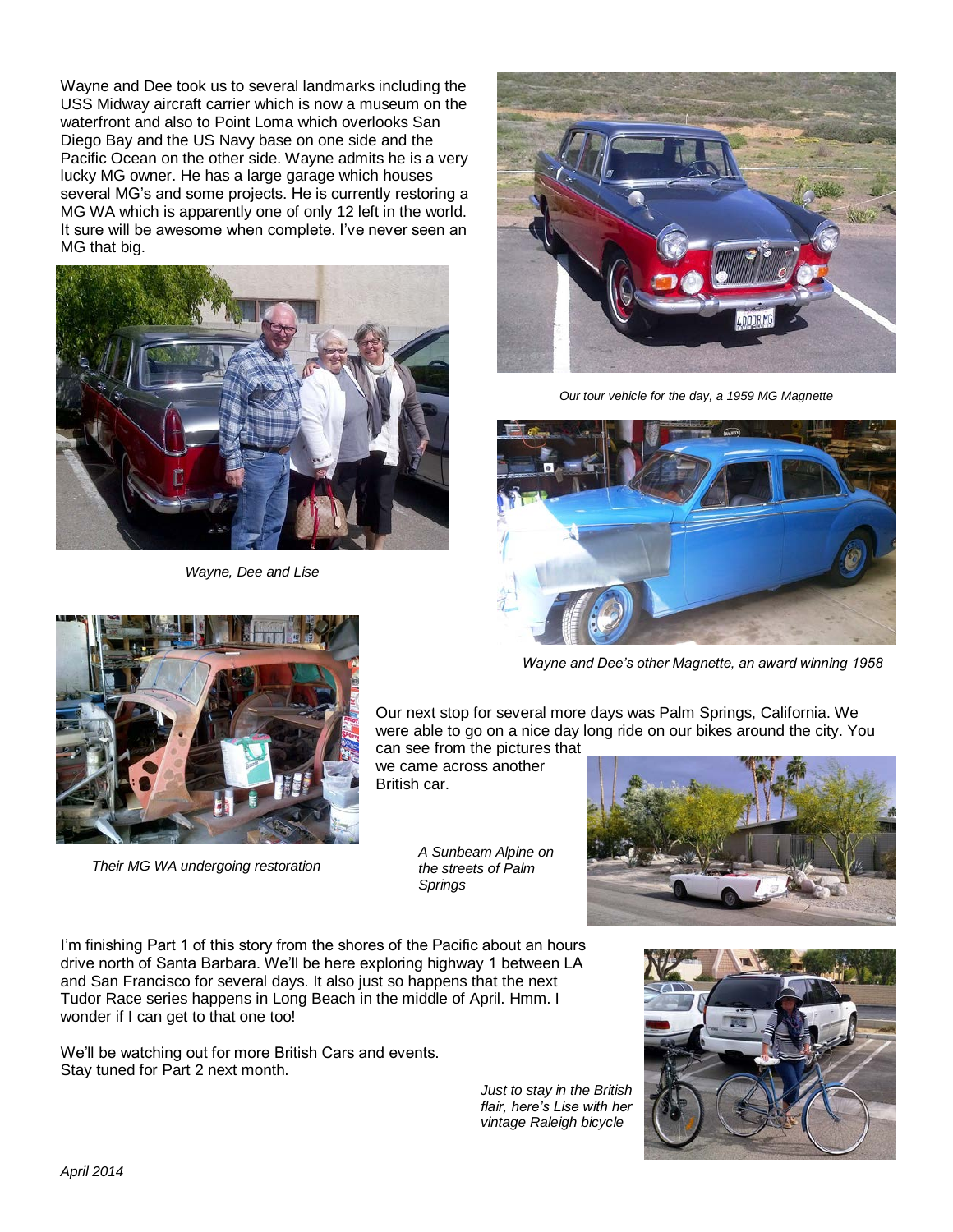## **Road Trip Across the Sunny Southern USA — Part 2** *by Dale Brown*

When I wrote the article that appeared in the April edition of the Can Am Connection, Lise and I were relaxing at our Campsite along the Pacific Ocean between Santa Barbara and Monterey. We took a day trip to Monterey along the Pacific Coast Highway. What beautiful scenery and a perfect MG road. (Wish I had mine.)



*While shopping near our campground near Pismo Beach, Lise spotted this nice MGA complete with vintage suitcase on the rear luggage rack.* 



*On our bike ride in Santa Barbara, we came across this early MGB. A little rough, but had great wheels and tires!* 

It was sad to finally leave California and the beautiful weather but we didn't miss the heavy traffic. Soon we were on our way after a few stops to a nice campground resort 10 minutes from the strip in Las Vegas. Wonderful weather again and we extended our stay to 5 or 6 days just to have time to relax at the campground. (Two pools, hot in ground spa and even a restaurant. They don't make campgrounds like they use to!

Next month I'll finish off my story including a trip to the *Standing in front of the Moss Motors office just south of Santa*  Corvette Factory and Corvette Museum. So stay tuned!



*The view along the Pacific Coast Highway south of Monterey* 



 *The beautiful beach and harbor in Santa Barbara* 

A couple of days later we took another day trip into Santa Barbara. We had a chance to ride our bikes again along a really nice bike lane along the ocean. Great beach areas and a cruise ship stopped for the day. We enjoyed sitting on the roof deck of a nice restaurant on the pier and watched the ending of the Santa Barbara weekly sailing races.

On our way back to Pismo Beach from Santa Barbara, we took a ride over to Moss Motors which was only 15 minutes south. It was closed by that time, but still light enough for a photo opp.



*Barbara, California.*